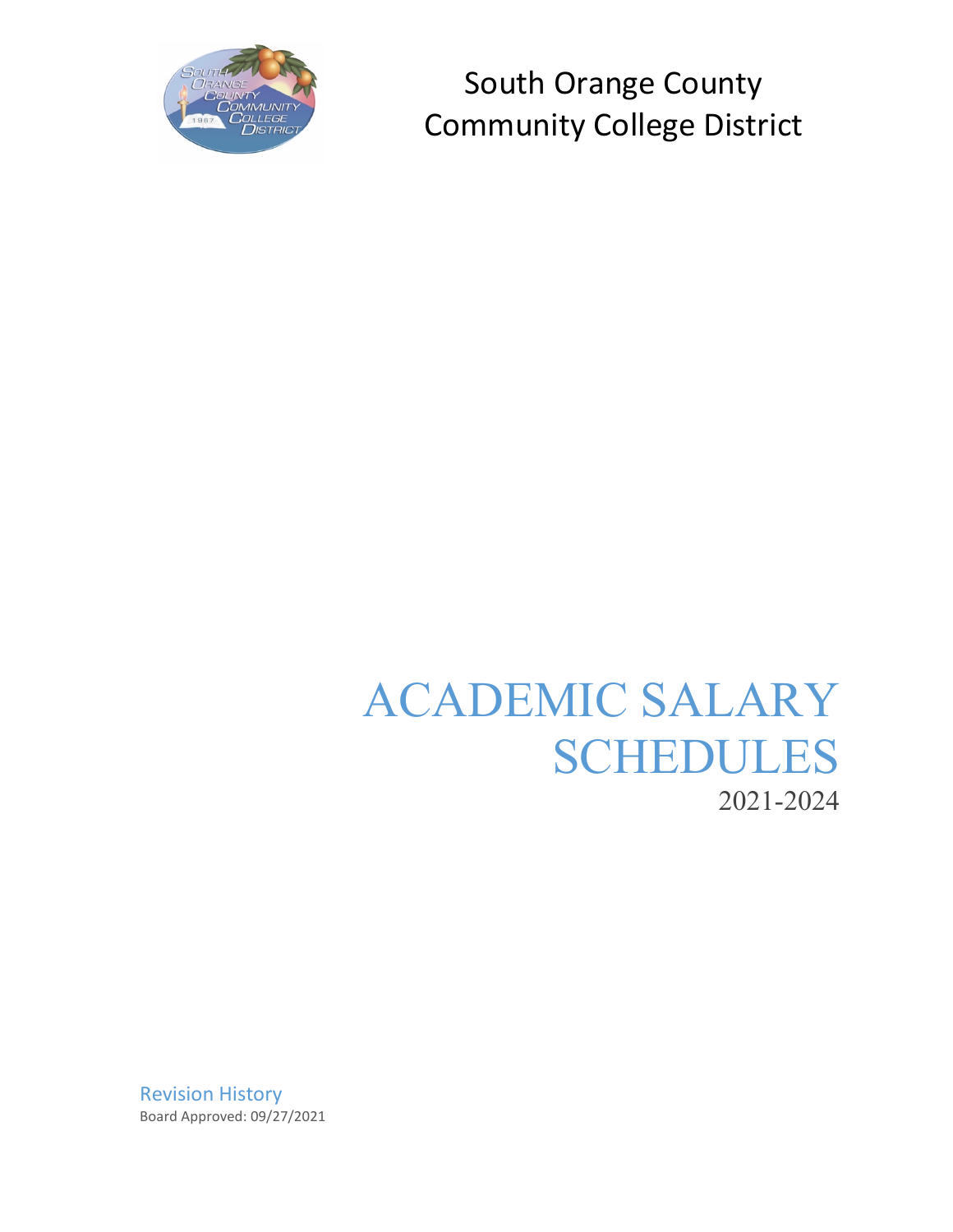

### **Full-time Academic Salary Schedule - Annual 2021-2022 0.75% Increase (Effective 8/1/2021)**

| Range       | $\mathbf{I}$ | $\mathbf{II}$ | $\mathbf{III}$ | $\mathsf{IV}$ | $\pmb{\mathsf{V}}$ |
|-------------|--------------|---------------|----------------|---------------|--------------------|
| <b>Step</b> |              |               |                |               |                    |
| 01          | 74,475       | 78,612        | 82,749         | 86,886        | 91,023             |
| 02          | 77,233       | 81,370        | 85,507         | 89,644        | 93,781             |
| 03          | 79,991       | 84,128        | 88,265         | 92,402        | 96,539             |
| 04          | 79,991       | 86,886        | 91,023         | 95,160        | 99,297             |
| 05          | 82,749       | 89,644        | 93,781         | 97,918        | 102,055            |
| 6           |              | 92,402        | 96,539         | 100,676       | 104,813            |
| 07          |              | 95,160        | 99,297         | 103,434       | 107,571            |
| 08          |              | 97,918        | 102,055        | 106,192       | 110,329            |
| 09          |              | 97,918        | 104,813        | 108,950       | 113,087            |
| 10          |              | 100,676       | 107,571        | 111,708       | 115,845            |
| 11          |              |               | 110,329        | 114,466       | 118,603            |
| 12          |              |               | 113,087        | 117,224       | 121,361            |
| 13          |              |               | 115,845        | 119,982       | 124,119            |
| 14          |              |               | 115,845        | 122,740       | 126,877            |
| 15          |              |               | 118,603        | 125,498       | 129,635            |
| 16          |              |               |                | 128,256       | 132,393            |
| 17          |              |               |                | 131,014       | 135,151            |
| 18          |              |               |                | 133,772       | 137,909            |
| 19          |              |               |                | 133,772       | 140,667            |
| 20          |              |               |                | 136,530       | 143,425            |
| 21          |              |               |                |               | 146,183            |
| 22          |              |               |                |               | 148,941            |
| 23          |              |               |                |               | 151,699            |
| 24          |              |               |                |               | 151,699            |
| 25          |              |               |                |               | 154,457            |

Doctoral Stipend: \$4,171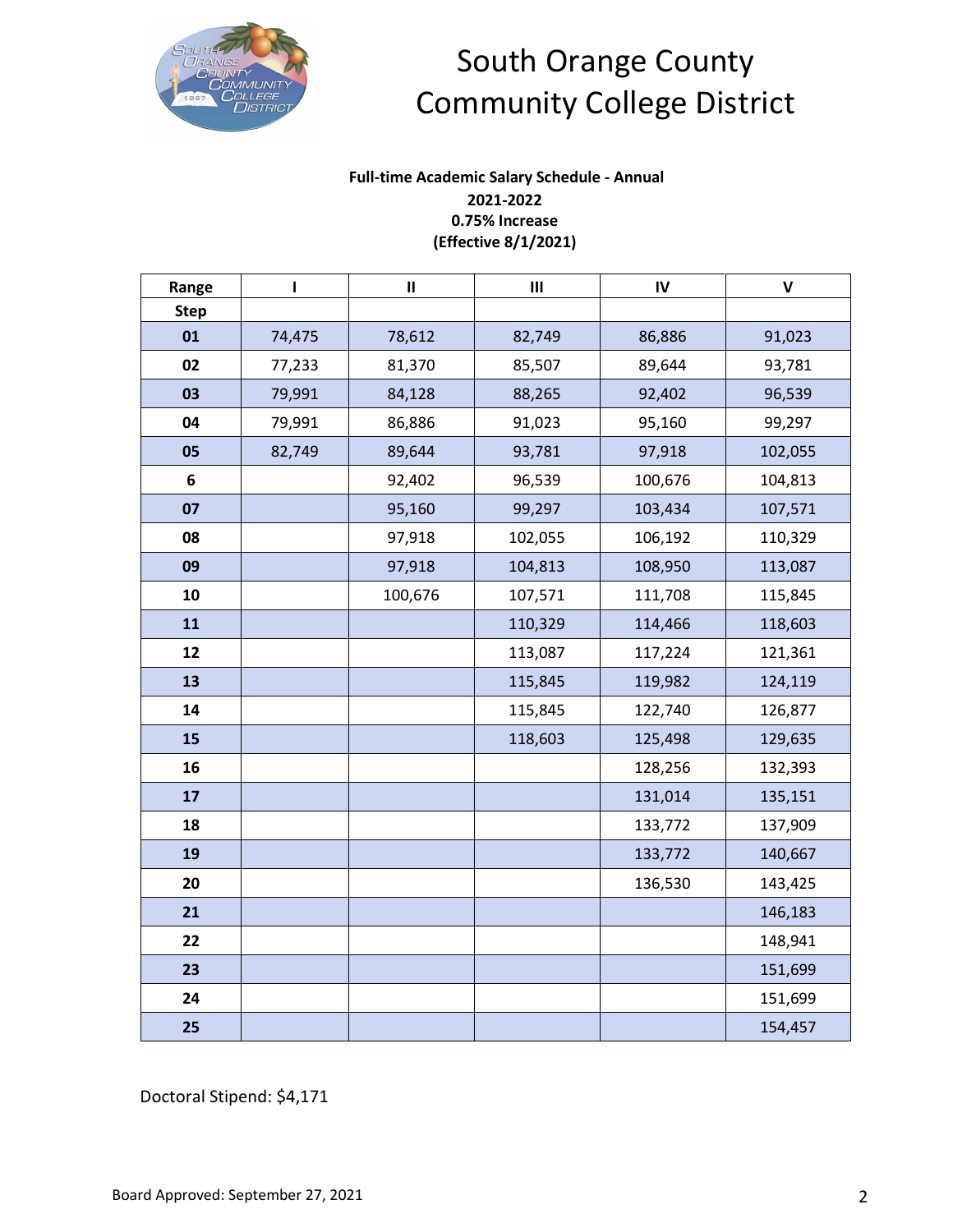

### **Academic Salary Schedule – Rates for One (1) Lecture Hour Equivalent (LHE)**

**2021-22**

| 6.174% Increase                                                                                                                                                                                                                                                                                    |                        |                          |                |                                                   |          |                                                                     |                     |  |
|----------------------------------------------------------------------------------------------------------------------------------------------------------------------------------------------------------------------------------------------------------------------------------------------------|------------------------|--------------------------|----------------|---------------------------------------------------|----------|---------------------------------------------------------------------|---------------------|--|
| Classroom <sup>1</sup> :                                                                                                                                                                                                                                                                           |                        | <b>Part-time Faculty</b> |                | Full-time / Part-time Faculty Intersession/Summer |          |                                                                     |                     |  |
|                                                                                                                                                                                                                                                                                                    | Column<br>1            | Column 2                 | Column 3       | Column 4                                          | Column 5 | Column 6                                                            | Column <sub>7</sub> |  |
| <b>Semester LHE Rate</b>                                                                                                                                                                                                                                                                           | 1533                   | 1594                     | 1655           | 1716                                              | 1777     | 1838                                                                | 1899                |  |
| <b>Equivalent Hourly LHE Rate</b><br>(for STRS)                                                                                                                                                                                                                                                    | 92.35                  | 96.02                    | 99.70          | 103.37                                            | 107.05   | 110.72                                                              | 114.40              |  |
| 1 Includes student consultation time                                                                                                                                                                                                                                                               |                        |                          |                |                                                   |          |                                                                     |                     |  |
| 5.3% Increase                                                                                                                                                                                                                                                                                      |                        |                          |                |                                                   |          |                                                                     |                     |  |
| <b>Full-time Faculty Overload</b><br><b>Part-time Non-Classroom Tutorial</b><br><b>Classroom:</b><br>Other $2$                                                                                                                                                                                     |                        |                          |                |                                                   |          |                                                                     |                     |  |
|                                                                                                                                                                                                                                                                                                    | Column<br>1            | Column 2                 | Column 3       | Column 4                                          | Column 5 | Column 6                                                            | Column 7            |  |
| <b>Semester LHE Rate</b>                                                                                                                                                                                                                                                                           | 1316                   | 1369                     | 1422           | 1475                                              | 1528     | 1581                                                                | 1634                |  |
| <b>Equivalent Hourly LHE Rate</b><br>(for STRS)                                                                                                                                                                                                                                                    | 79.28                  | 82.47                    | 85.66          | 88.86                                             | 92.05    | 95.24                                                               | 98.43               |  |
|                                                                                                                                                                                                                                                                                                    |                        |                          |                |                                                   |          | Stipend Rate - One half (1/2) the rate in Column 7 per 15.9b.(1)(d) | 49.215              |  |
| 2 CWE (see Article 15) and Directed (independent) Study (see Article 15) of the Academic Agreement for calculating LHE                                                                                                                                                                             |                        |                          |                |                                                   |          |                                                                     |                     |  |
|                                                                                                                                                                                                                                                                                                    |                        |                          | 4.86% Increase |                                                   |          |                                                                     |                     |  |
| <b>Non-Classroom:</b><br><b>Part-time Faculty</b><br>Library<br><b>Pull-time / Part-time Faculty Intersession/Summer</b><br><b>Counseling</b><br><b>Full-time / Part-time Faculty Substitute</b><br><b>Learning Disability</b><br><b>Full-time Faculty Overload</b><br><b>Tutorial Coordinator</b> |                        |                          |                |                                                   |          |                                                                     |                     |  |
|                                                                                                                                                                                                                                                                                                    | Column<br>$\mathbf{1}$ | Column 2                 | Column 3       | Column 4                                          | Column 5 | Column 6                                                            | Column <sub>7</sub> |  |
| Semester LHE Rate                                                                                                                                                                                                                                                                                  | 2414                   | 2511                     | 2608           | 2705                                              | 2802     | 2899                                                                | 2996                |  |
| <b>Equivalent Hourly LHE Rate</b><br>(for STRS)                                                                                                                                                                                                                                                    | 72.71                  | 75.63                    | 78.55          | 81.48                                             | 84.40    | 87.32                                                               | 90.24               |  |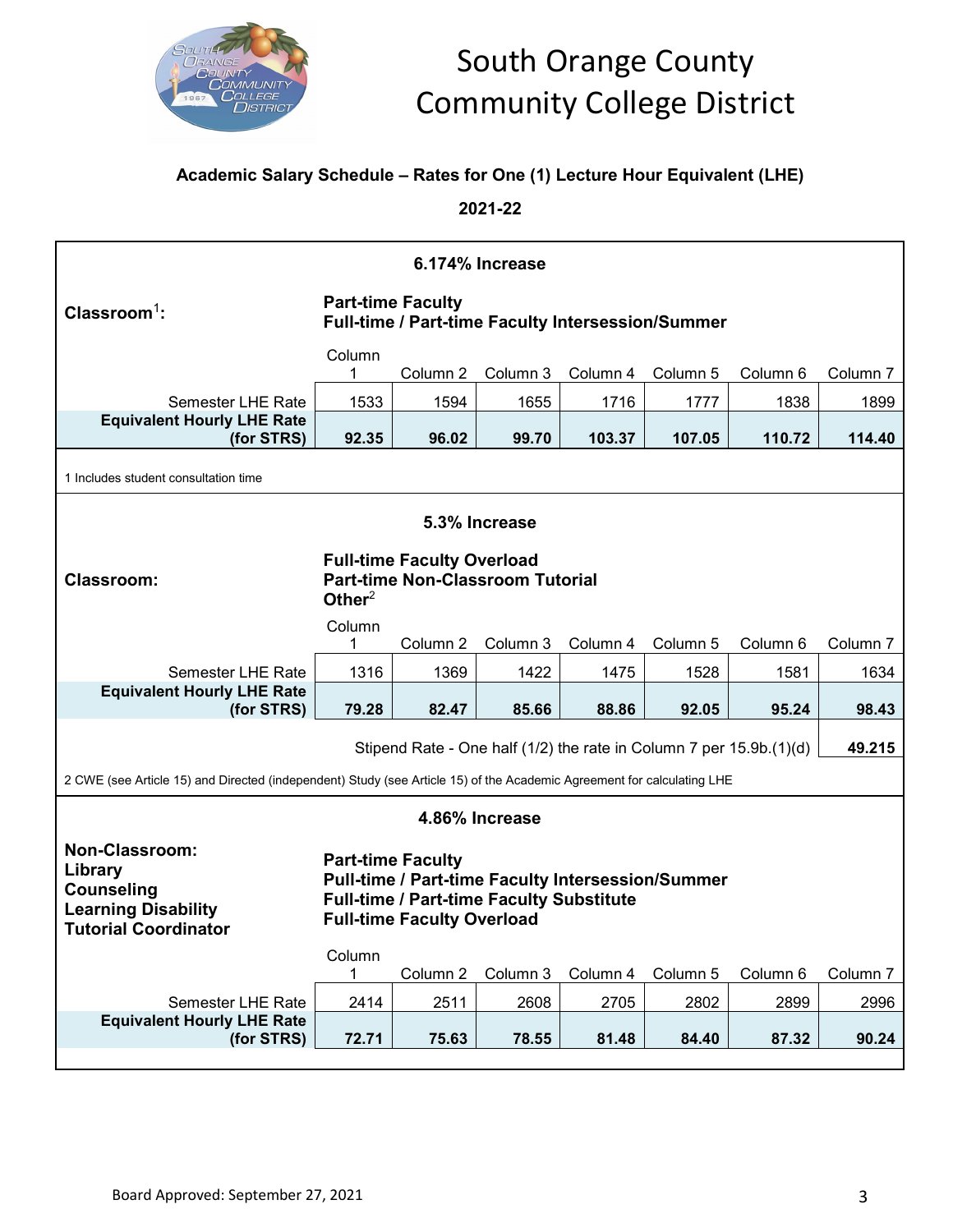

#### **Academic Salary Schedule – Daily Rate for Extra Duty Days (Full-time Faculty)**

#### **2021-22**

| Range                   | $\mathbf{I}$ | $\mathbf{II}$ | $\mathsf{III}\xspace$ | IV     | $\mathbf v$ |
|-------------------------|--------------|---------------|-----------------------|--------|-------------|
| <b>Step</b>             |              |               |                       |        |             |
| $\mathbf{1}$            | 418.40       | 441.64        | 464.88                | 488.12 | 511.37      |
| $\overline{2}$          | 433.89       | 457.13        | 480.38                | 503.62 | 526.86      |
| $\overline{\mathbf{3}}$ | 449.39       | 472.63        | 495.87                | 519.11 | 542.35      |
| 4                       | 449.39       | 488.12        | 511.37                | 534.61 | 557.85      |
| 5                       | 464.88       | 503.62        | 526.86                | 550.10 | 573.34      |
| $\boldsymbol{6}$        |              | 519.11        | 542.35                | 565.60 | 588.84      |
| $\overline{\mathbf{z}}$ |              | 534.61        | 557.85                | 581.09 | 604.33      |
| 8                       |              | 550.10        | 573.34                | 596.58 | 619.83      |
| $\mathbf{9}$            |              | 550.10        | 588.84                | 612.08 | 635.32      |
| 10                      |              | 565.60        | 604.33                | 627.57 | 650.81      |
| 11                      |              |               | 619.83                | 643.07 | 666.31      |
| 12                      |              |               | 635.32                | 658.56 | 681.80      |
| 13                      |              |               | 650.81                | 674.06 | 697.30      |
| 14                      |              |               | 650.81                | 689.55 | 712.79      |
| 15                      |              |               | 666.31                | 705.04 | 728.29      |
| 16                      |              |               |                       | 720.54 | 743.78      |
| 17                      |              |               |                       | 736.03 | 759.28      |
| 18                      |              |               |                       | 751.53 | 774.77      |
| 19                      |              |               |                       | 751.53 | 790.26      |
| 20                      |              |               |                       | 767.02 | 805.76      |
| 21                      |              |               |                       |        | 821.25      |
| 22                      |              |               |                       |        | 836.75      |
| 23                      |              |               |                       |        | 852.24      |
| 24                      |              |               |                       |        | 852.24      |
| 25                      |              |               |                       |        | 867.74      |

#### **Academic Salary Schedule – Daily Rate for Extra Duty Days (Part-time Faculty)**

| Column               |        | -      |        |        |        |        |        |
|----------------------|--------|--------|--------|--------|--------|--------|--------|
| <b>Classroom</b>     | 258.37 | 268.65 | 278.93 | 289.21 | 299.49 | 309.78 | 320.06 |
| <b>Non-Classroom</b> | 203.43 | 211.60 | 219.78 | 227.95 | 236.12 | 244.30 | 252.47 |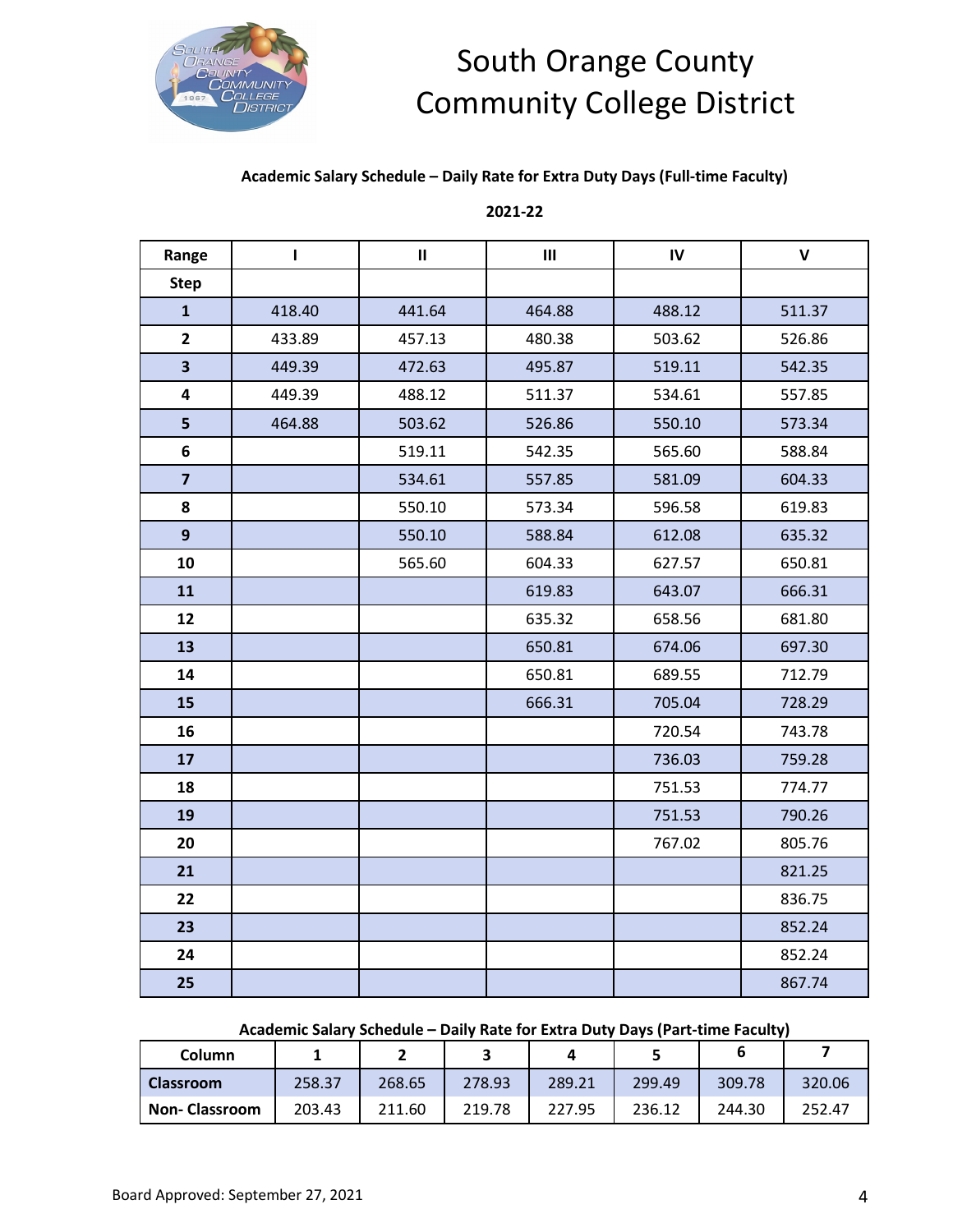

### **Full-time Academic Salary Schedule - Annual 2022-2023 0.76% Increase (Effective 8/1/2022)**

| Range       | T      | $\mathbf{II}$ | $\mathsf{III}\xspace$ | $\mathsf{IV}$ | $\mathsf{V}$ |
|-------------|--------|---------------|-----------------------|---------------|--------------|
| <b>Step</b> |        |               |                       |               |              |
| 01          | 75,041 | 79,210        | 83,379                | 87,548        | 91,717       |
| 02          | 77,820 | 81,989        | 86,158                | 90,327        | 94,496       |
| 03          | 80,599 | 84,768        | 88,937                | 93,106        | 97,275       |
| 04          | 80,599 | 87,547        | 91,716                | 95,885        | 100,054      |
| 05          | 83,378 | 90,326        | 94,495                | 98,664        | 102,833      |
| 06          |        | 93,105        | 97,274                | 101,443       | 105,612      |
| 07          |        | 95,884        | 100,053               | 104,222       | 108,391      |
| 08          |        | 98,663        | 102,832               | 107,001       | 111,170      |
| 09          |        | 98,663        | 105,611               | 109,780       | 113,949      |
| 10          |        | 101,442       | 108,390               | 112,559       | 116,728      |
| 11          |        |               | 111,169               | 115,338       | 119,507      |
| 12          |        |               | 113,948               | 118,117       | 122,286      |
| 13          |        |               | 116,727               | 120,896       | 125,065      |
| 14          |        |               | 116,727               | 123,675       | 127,844      |
| 15          |        |               | 119,506               | 126,454       | 130,623      |
| 16          |        |               |                       | 129,233       | 133,402      |
| 17          |        |               |                       | 132,012       | 136,181      |
| 18          |        |               |                       | 134,791       | 138,960      |
| 19          |        |               |                       | 134,791       | 141,739      |
| 20          |        |               |                       | 137,570       | 144,518      |
| 21          |        |               |                       |               | 147,297      |
| 22          |        |               |                       |               | 150,076      |
| 23          |        |               |                       |               | 152,855      |
| 24          |        |               |                       |               | 152,855      |
| 25          |        |               |                       |               | 155,634      |

Doctoral Stipend: \$4,202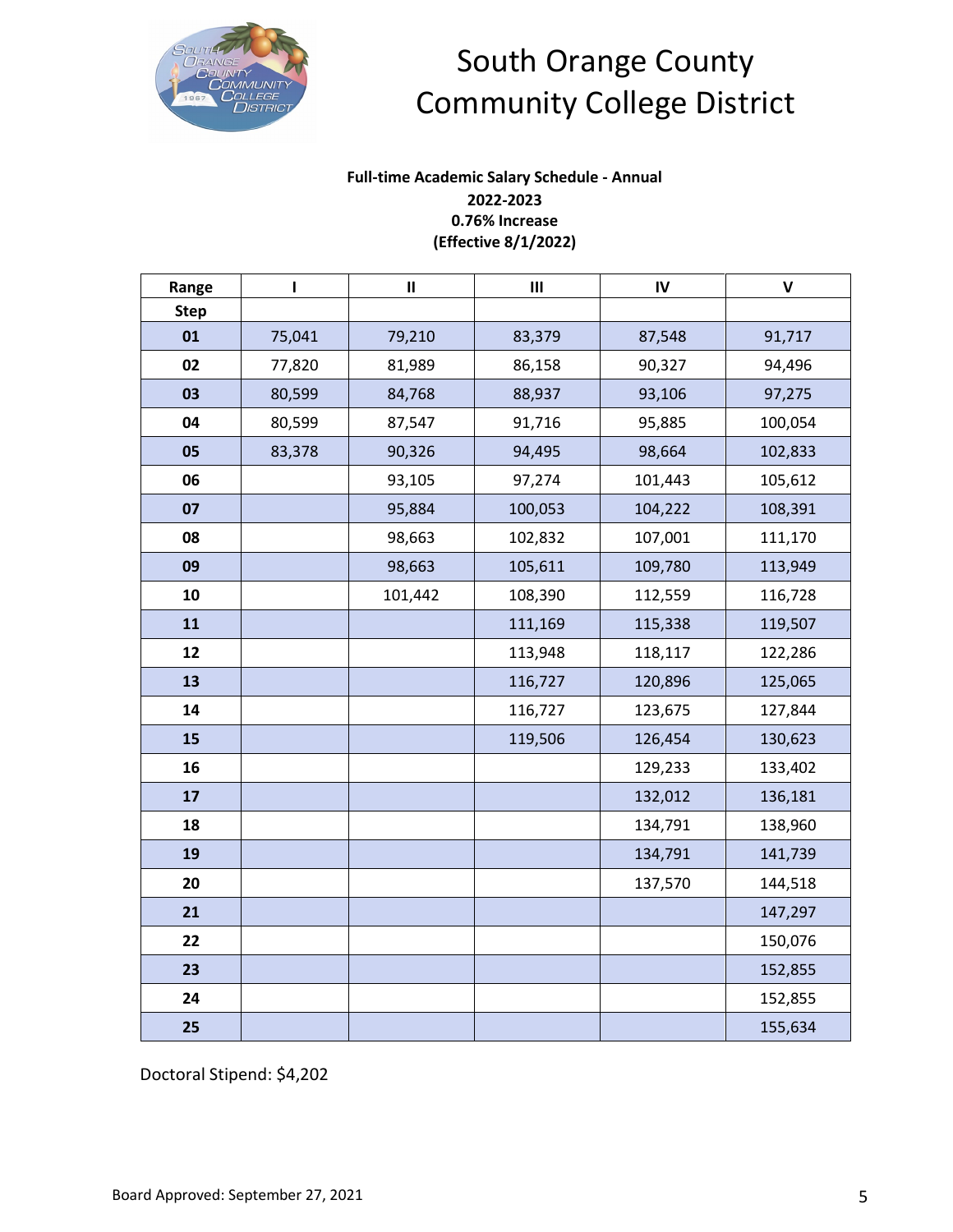

### **Academic Salary Schedule – Rates for One (1) Lecture Hour Equivalent (LHE)**

**2022-23**

|                                                                                                                        | 6.52% Increase           |                                                               |                                                 |                                                   |          |                                                                     |          |  |  |
|------------------------------------------------------------------------------------------------------------------------|--------------------------|---------------------------------------------------------------|-------------------------------------------------|---------------------------------------------------|----------|---------------------------------------------------------------------|----------|--|--|
| $Clasroom1$ :                                                                                                          | <b>Part-time Faculty</b> |                                                               |                                                 | Full-time / Part-time Faculty Intersession/Summer |          |                                                                     |          |  |  |
|                                                                                                                        | Column<br>1              | Column 2                                                      | Column 3                                        | Column 4                                          | Column 5 | Column 6                                                            | Column 7 |  |  |
| <b>Semester LHE Rate</b>                                                                                               | 1632                     | 1697                                                          | 1762                                            | 1827                                              | 1892     | 1957                                                                | 2022     |  |  |
| <b>Equivalent Hourly LHE Rate</b><br>(for STRS)                                                                        | 98.31                    | 102.23                                                        | 106.14                                          | 110.06                                            | 113.98   | 117.89                                                              | 121.81   |  |  |
| 1 Includes student consultation time                                                                                   |                          |                                                               |                                                 |                                                   |          |                                                                     |          |  |  |
| 5.596% Increase                                                                                                        |                          |                                                               |                                                 |                                                   |          |                                                                     |          |  |  |
| <b>Full-time Faculty Overload</b><br><b>Part-time Non-Classroom Tutorial</b><br><b>Classroom:</b><br>Other $2$         |                          |                                                               |                                                 |                                                   |          |                                                                     |          |  |  |
|                                                                                                                        | Column<br>1              | Column 2                                                      | Column 3                                        | Column 4                                          | Column 5 | Column 6                                                            | Column 7 |  |  |
| <b>Semester LHE Rate</b>                                                                                               | 1400                     | 1456                                                          | 1512                                            | 1568                                              | 1624     | 1680                                                                | 1736     |  |  |
| <b>Equivalent Hourly LHE Rate</b><br>(for STRS)                                                                        | 84.34                    | 87.71                                                         | 91.08                                           | 94.46                                             | 97.83    | 101.20                                                              | 104.58   |  |  |
|                                                                                                                        |                          |                                                               |                                                 |                                                   |          | Stipend Rate - One half (1/2) the rate in Column 7 per 15.9b.(1)(d) | 52.29    |  |  |
| 2 CWE (see Article 15) and Directed (independent) Study (see Article 15) of the Academic Agreement for calculating LHE |                          |                                                               |                                                 |                                                   |          |                                                                     |          |  |  |
|                                                                                                                        |                          |                                                               | 4.86% Increase                                  |                                                   |          |                                                                     |          |  |  |
|                                                                                                                        |                          |                                                               |                                                 |                                                   |          |                                                                     |          |  |  |
| <b>Non-Classroom:</b><br>Library<br><b>Counseling</b><br><b>Learning Disability</b><br><b>Tutorial Coordinator</b>     |                          | <b>Part-time Faculty</b><br><b>Full-time Faculty Overload</b> | <b>Full-time / Part-time Faculty Substitute</b> | Pull-time / Part-time Faculty Intersession/Summer |          |                                                                     |          |  |  |
|                                                                                                                        | Column<br>1              | Column 2                                                      | Column 3                                        | Column 4                                          | Column 5 | Column 6                                                            | Column 7 |  |  |
| Semester LHE Rate                                                                                                      | 2433                     | 2530                                                          | 2627                                            | 2724                                              | 2821     | 2918                                                                | 3015     |  |  |
| <b>Equivalent Hourly LHE Rate</b><br>(for STRS)                                                                        | 73.28                    | 76.20                                                         | 79.13                                           | 82.05                                             | 84.97    | 87.89                                                               | 90.81    |  |  |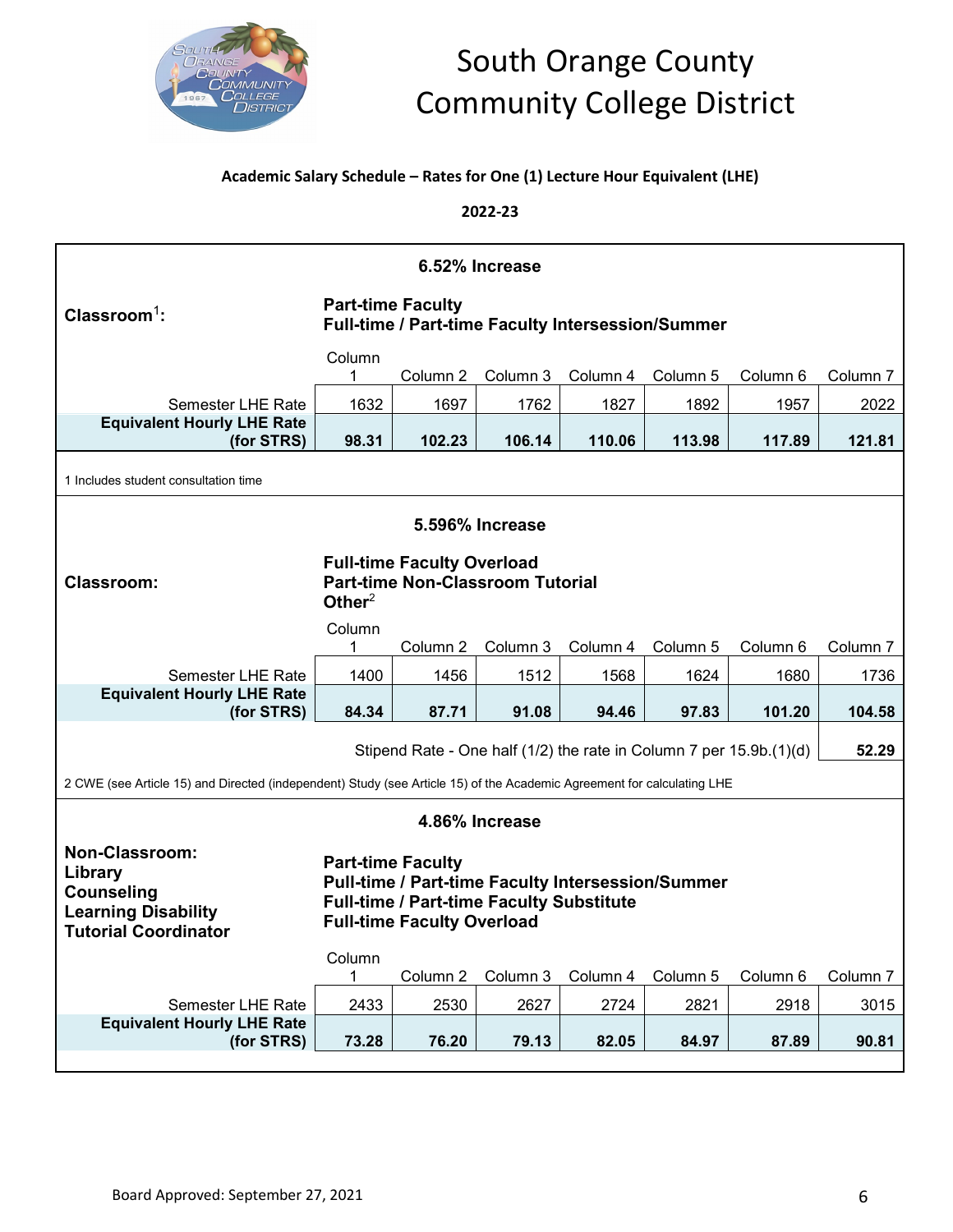

#### **Academic Salary Schedule – Daily Rate for Extra Duty Days (Full-time Faculty)**

#### **2022-2023**

| Range       | L      | $\mathbf{II}$ | $\mathbf{III}$ | IV     | $\mathbf v$ |
|-------------|--------|---------------|----------------|--------|-------------|
| <b>Step</b> |        |               |                |        |             |
| 01          | 421.58 | 445.00        | 468.42         | 491.84 | 515.26      |
| 02          | 437.19 | 460.61        | 484.03         | 507.46 | 530.88      |
| 03          | 452.80 | 476.22        | 499.65         | 523.07 | 546.49      |
| 04          | 452.80 | 491.84        | 515.26         | 538.68 | 562.10      |
| 05          | 468.42 | 507.45        | 530.87         | 554.29 | 577.71      |
| 06          |        | 523.06        | 546.48         | 569.90 | 593.33      |
| 07          |        | 538.67        | 562.10         | 585.52 | 608.94      |
| 08          |        | 554.29        | 577.71         | 601.13 | 624.55      |
| 09          |        | 554.29        | 593.32         | 616.74 | 640.16      |
| 10          |        | 569.90        | 608.93         | 632.35 | 655.78      |
| 11          |        |               | 624.54         | 647.97 | 671.39      |
| 12          |        |               | 640.16         | 663.58 | 687.00      |
| 13          |        |               | 655.77         | 679.19 | 702.61      |
| 14          |        |               | 655.77         | 694.80 | 718.22      |
| 15          |        |               | 671.38         | 710.42 | 733.84      |
| 16          |        |               |                | 726.03 | 749.45      |
| 17          |        |               |                | 741.64 | 765.06      |
| 18          |        |               |                | 757.25 | 780.67      |
| 19          |        |               |                | 757.25 | 796.29      |
| 20          |        |               |                | 772.87 | 811.90      |
| 21          |        |               |                |        | 827.51      |
| 22          |        |               |                |        | 843.12      |
| 23          |        |               |                |        | 858.74      |
| 24          |        |               |                |        | 858.74      |
| 25          |        |               |                |        | 874.35      |

#### **Academic Salary Schedule – Daily Rate for Extra Duty Days (Part-time Faculty)**

| Column               |        |        |        |        |        |        |        |
|----------------------|--------|--------|--------|--------|--------|--------|--------|
| <b>Classroom</b>     | 275.06 | 286.01 | 296.97 | 307.92 | 318.88 | 329.83 | 340.79 |
| <b>Non-Classroom</b> | 205.03 | 213.20 | 221.38 | 229.55 | 237.72 | 245.90 | 254.07 |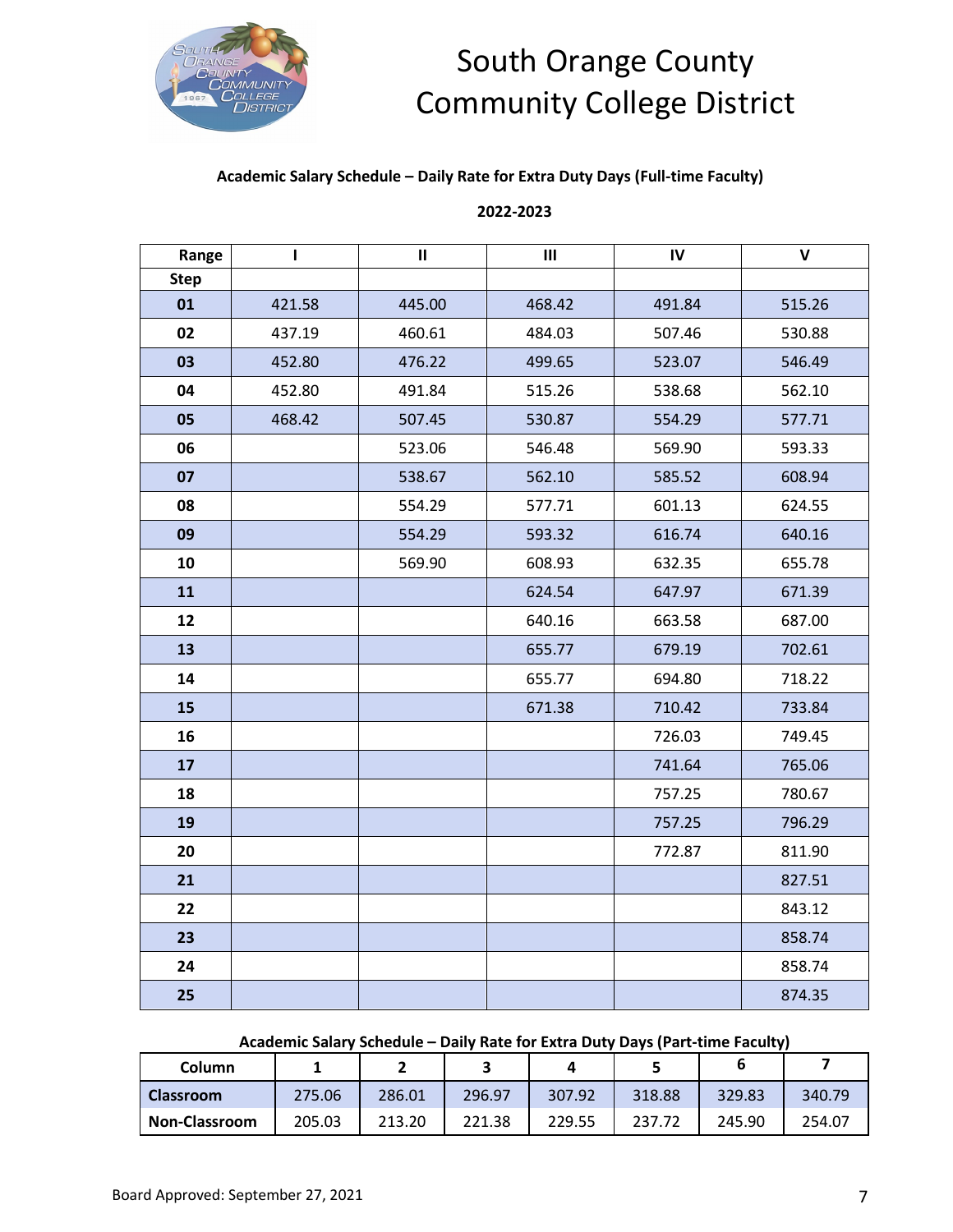

### **Academic Salary Schedule - Annual 2023-2024 0.742% Increase (Effective 8/1/2023)**

| Range       | т      | $\mathbf{II}$ | $\mathsf{III}\xspace$ | ${\sf IV}$ | $\mathsf{V}$ |
|-------------|--------|---------------|-----------------------|------------|--------------|
| <b>Step</b> |        |               |                       |            |              |
| 01          | 75,598 | 79,798        | 83,998                | 88,198     | 92,398       |
| 02          | 78,398 | 82,598        | 86,798                | 90,998     | 95,198       |
| 03          | 81,198 | 85,398        | 89,598                | 93,798     | 97,998       |
| 04          | 81,198 | 88,198        | 92,398                | 96,598     | 100,798      |
| 05          | 83,998 | 90,998        | 95,198                | 99,398     | 103,598      |
| 06          |        | 93,798        | 97,998                | 102,198    | 106,398      |
| 07          |        | 96,598        | 100,798               | 104,998    | 109,198      |
| 08          |        | 99,398        | 103,598               | 107,798    | 111,998      |
| 09          |        | 99,398        | 106,398               | 110,598    | 114,798      |
| 10          |        | 102,198       | 109,198               | 113,398    | 117,598      |
| 11          |        |               | 111,998               | 116,198    | 120,398      |
| 12          |        |               | 114,798               | 118,998    | 123,198      |
| 13          |        |               | 117,598               | 121,798    | 125,998      |
| 14          |        |               | 117,598               | 124,598    | 128,798      |
| 15          |        |               | 120,398               | 127,398    | 131,598      |
| 16          |        |               |                       | 130,198    | 134,398      |
| 17          |        |               |                       | 132,998    | 137,198      |
| 18          |        |               |                       | 135,798    | 139,998      |
| 19          |        |               |                       | 135,798    | 142,798      |
| 20          |        |               |                       | 138,598    | 145,598      |
| 21          |        |               |                       |            | 148,398      |
| 22          |        |               |                       |            | 151,198      |
| 23          |        |               |                       |            | 153,998      |
| 24          |        |               |                       |            | 153,998      |
| 25          |        |               |                       |            | 156,798      |

Doctoral Stipend: \$4,233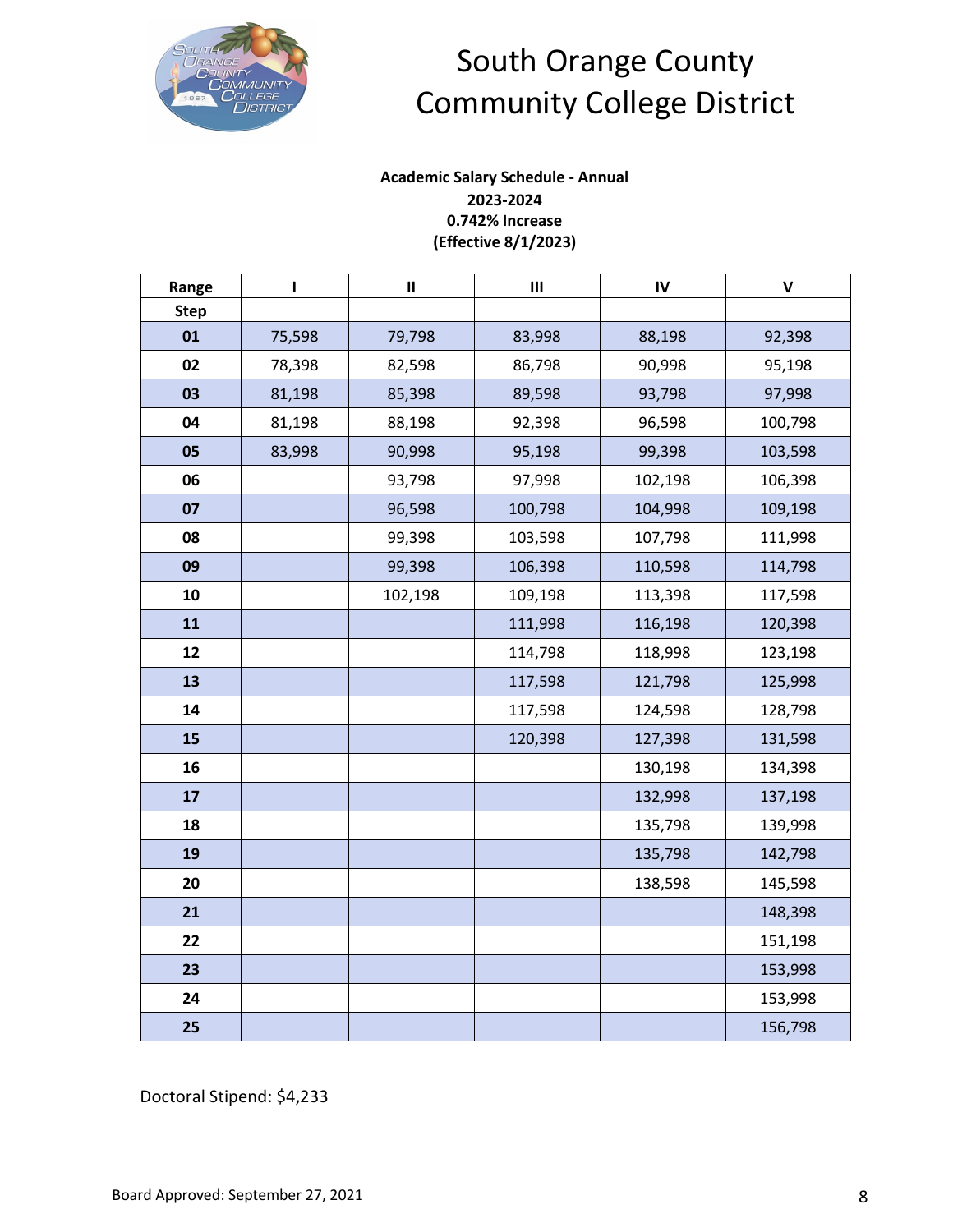

### **Academic Salary Schedule – Rates for One (1) Lecture Hour Equivalent (LHE)**

**2023-2024**

|                                                                                                                                                                                                                                                                                      | 7.05% Increase |                          |                |                                                   |          |                                                                     |                     |  |  |
|--------------------------------------------------------------------------------------------------------------------------------------------------------------------------------------------------------------------------------------------------------------------------------------|----------------|--------------------------|----------------|---------------------------------------------------|----------|---------------------------------------------------------------------|---------------------|--|--|
| Clas <b>room</b> <sup>1</sup> :                                                                                                                                                                                                                                                      |                | <b>Part-time Faculty</b> |                | Full-time / Part-time Faculty Intersession/Summer |          |                                                                     |                     |  |  |
|                                                                                                                                                                                                                                                                                      | Column<br>1    | Column <sub>2</sub>      | Column 3       | Column 4                                          | Column 5 | Column 6                                                            | Column 7            |  |  |
| Semester LHE Rate                                                                                                                                                                                                                                                                    | 1777           | 1848                     | 1919           | 1990                                              | 2061     | 2132                                                                | 2203                |  |  |
| <b>Equivalent Hourly LHE Rate</b><br>(for STRS)                                                                                                                                                                                                                                      | 107.05         | 111.33                   | 115.60         | 119.88                                            | 124.16   | 128.43                                                              | 132.71              |  |  |
| 1 Includes student consultation time                                                                                                                                                                                                                                                 |                |                          |                |                                                   |          |                                                                     |                     |  |  |
| 6.051% Increase                                                                                                                                                                                                                                                                      |                |                          |                |                                                   |          |                                                                     |                     |  |  |
| <b>Full-time Faculty Overload</b><br><b>Part-time Non-Classroom Tutorial</b><br><b>Classroom:</b><br>Other $2$                                                                                                                                                                       |                |                          |                |                                                   |          |                                                                     |                     |  |  |
|                                                                                                                                                                                                                                                                                      | Column<br>1    | Column <sub>2</sub>      | Column 3       | Column 4                                          | Column 5 | Column 6                                                            | Column 7            |  |  |
| Semester LHE Rate                                                                                                                                                                                                                                                                    | 1526           | 1587                     | 1648           | 1709                                              | 1770     | 1831                                                                | 1892                |  |  |
| <b>Equivalent Hourly LHE Rate</b><br>(for STRS)                                                                                                                                                                                                                                      | 91.93          | 95.60                    | 99.28          | 102.95                                            | 106.63   | 110.30                                                              | 113.98              |  |  |
|                                                                                                                                                                                                                                                                                      |                |                          |                |                                                   |          | Stipend Rate - One half (1/2) the rate in Column 7 per 15.9b.(1)(d) | 56.99               |  |  |
| 2 CWE (see Article 15) and Directed (independent) Study (see Article 15) of the Academic Agreement for calculating LHE                                                                                                                                                               |                |                          |                |                                                   |          |                                                                     |                     |  |  |
|                                                                                                                                                                                                                                                                                      |                |                          | 4.86% Increase |                                                   |          |                                                                     |                     |  |  |
| <b>Non-Classroom:</b><br><b>Part-time Faculty</b><br>Library<br>Pull-time / Part-time Faculty Intersession/Summer<br><b>Counseling</b><br>Full-time / Part-time Faculty Substitute<br><b>Learning Disability</b><br><b>Full-time Faculty Overload</b><br><b>Tutorial Coordinator</b> |                |                          |                |                                                   |          |                                                                     |                     |  |  |
|                                                                                                                                                                                                                                                                                      | Column<br>1    | Column <sub>2</sub>      | Column 3       | Column 4                                          | Column 5 | Column 6                                                            | Column <sub>7</sub> |  |  |
| Semester LHE Rate                                                                                                                                                                                                                                                                    | 2451           | 2549                     | 2647           | 2745                                              | 2843     | 2941                                                                | 3039                |  |  |
| <b>Equivalent Hourly LHE Rate</b><br>(for STRS)                                                                                                                                                                                                                                      | 73.83          | 76.78                    | 79.73          | 82.68                                             | 85.63    | 88.58                                                               | 91.54               |  |  |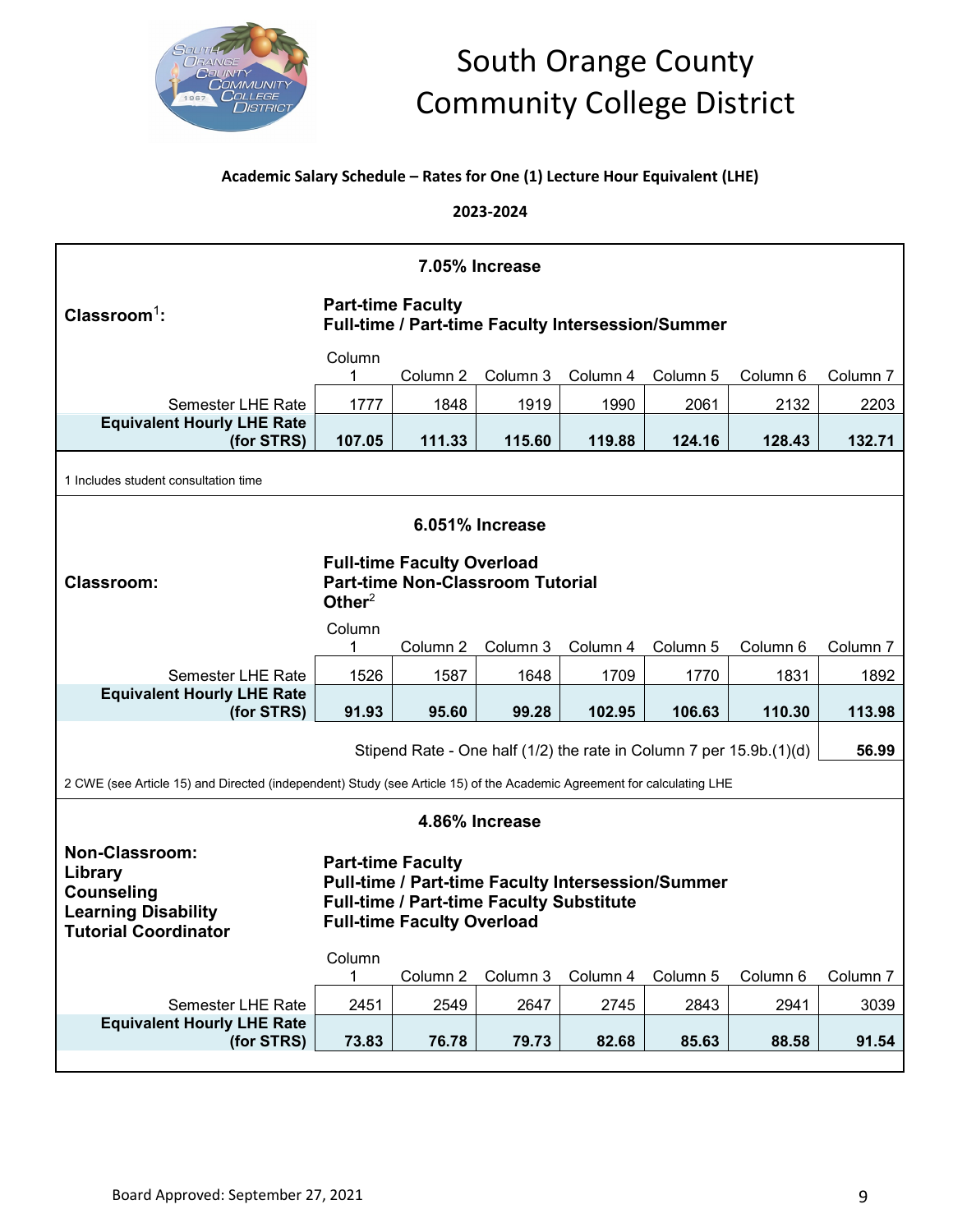

### **Academic Salary Schedule – Daily Rate for Extra Duty Days (Full-time Faculty)**

### **2023-2024**

| Range       | ı      | $\mathbf{II}$ | $\mathsf{III}\xspace$ | IV     | $\mathbf v$ |
|-------------|--------|---------------|-----------------------|--------|-------------|
| <b>Step</b> |        |               |                       |        |             |
| 01          | 424.71 | 448.30        | 471.90                | 495.49 | 519.09      |
| 02          | 440.44 | 464.03        | 487.63                | 511.22 | 534.82      |
| 03          | 456.17 | 479.76        | 503.36                | 526.96 | 550.55      |
| 04          | 456.17 | 495.49        | 519.09                | 542.69 | 566.28      |
| 05          | 471.90 | 511.22        | 534.82                | 558.42 | 582.01      |
| 06          |        | 526.96        | 550.55                | 574.15 | 597.74      |
| 07          |        | 542.69        | 566.28                | 589.88 | 613.47      |
| 08          |        | 558.42        | 582.01                | 605.61 | 629.20      |
| 09          |        | 558.42        | 597.74                | 621.34 | 644.93      |
| 10          |        | 574.15        | 613.47                | 637.07 | 660.66      |
| 11          |        |               | 629.20                | 652.80 | 676.39      |
| 12          |        |               | 644.93                | 668.53 | 692.12      |
| 13          |        |               | 660.66                | 684.26 | 707.85      |
| 14          |        |               | 660.66                | 699.99 | 723.58      |
| 15          |        |               | 676.39                | 715.72 | 739.31      |
| 16          |        |               |                       | 731.45 | 755.04      |
| 17          |        |               |                       | 747.18 | 770.78      |
| 18          |        |               |                       | 762.91 | 786.51      |
| 19          |        |               |                       | 762.91 | 802.24      |
| 20          |        |               |                       | 778.64 | 817.97      |
| 21          |        |               |                       |        | 833.70      |
| 22          |        |               |                       |        | 849.43      |
| 23          |        |               |                       |        | 865.16      |
| 24          |        |               |                       |        | 865.16      |
| 25          |        |               |                       |        | 880.89      |

#### **Academic Salary Schedule – Daily Rate for Extra Duty Days (Part-time Faculty)**

| Column               |        |        |        |        |        |        |        |
|----------------------|--------|--------|--------|--------|--------|--------|--------|
| <b>Classroom</b>     | 299.49 | 311.46 | 323.43 | 335.39 | 347.36 | 359.33 | 371.29 |
| <b>Non-Classroom</b> | 206.54 | 214.80 | 223.06 | 231.32 | 239.58 | 247.84 | 256.10 |